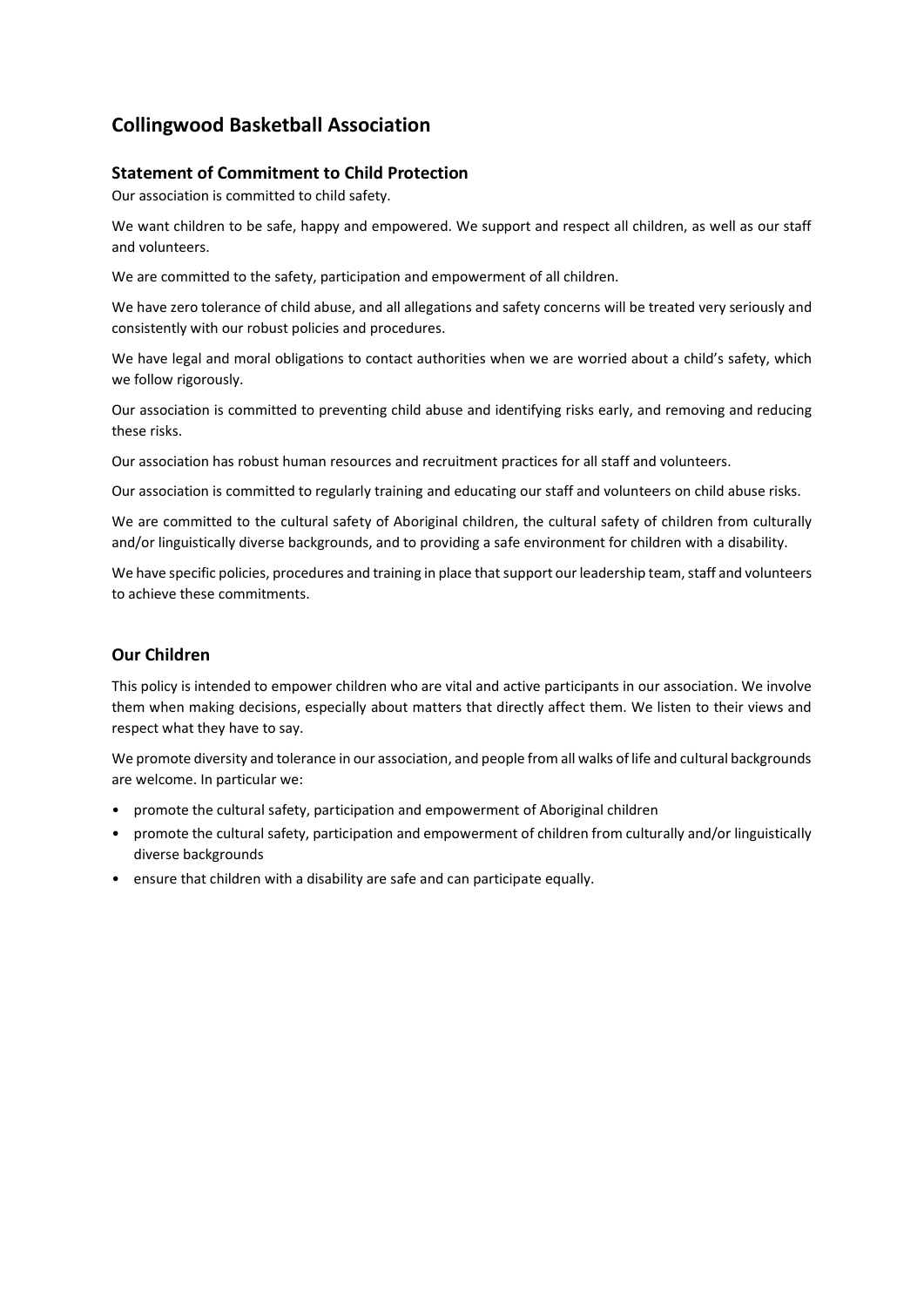# **Child Protection Policy**

### **1) Introduction**

Everyone who participates in our association's activities is entitled to do so in an enjoyable and safe environment. Collingwood Basketball Association has a moral and legal obligation to ensure that, when given responsibility for young people, coaches, officials, volunteers, staff members and parents provide them with the highest possible standard of care.

Collingwood Basketball Association is committed to devising and implementing policies so that everyone in sport accepts their responsibilities to safeguard children from harm and abuse. This means to follow procedures to protect children and report any concerns about their welfare to appropriate authorities.

The aim of the policy is to promote good practice, provide children and young people with appropriate safety/protection whilst in the care of Collingwood Basketball Association and to allow staff and volunteers to make informed and confident responses to specific child protection issues.

#### Child:

The words 'child' and 'children' in this guide refer to children and young people up to the age of 18years. This definition is consistent with the national framework, Creating Safe Environments for Children – Organisations, Employees and Volunteers, the Commission for Children and Young People Act, the Child Wellbeing and Safety Act 2005 and the Children, Youth and Families Act 2005. The term 'child' in this guide is inclusive of anyone under 18 years of age. Not utilising the term 'young people' is not intended to diminish any emphasis on, or acknowledgement of, the safety risks to older children or teenagers.

# **1.1) Policy Statement**

Collingwood Basketball Association is committed to the following:

- the welfare of the child is paramount
- all children, whatever their age, culture, ability, gender, language, racial origin, religious belief and/or sexual identity should be able to participate in basketball in a fun and safe environment
- taking all reasonable steps to protect children from harm, discrimination and degrading treatment and to respect their rights, wishes and feelings
- all suspicions and allegations of poor practice or abuse will be taken seriously and responded to swiftly and appropriately
- all Collingwood Basketball Association employees who work with children will be recruited with regard to their suitability for that responsibility, and will be provided with guidance and/or training in good practice and child protection procedures
- working in partnership with parents and children is essential for the protection of children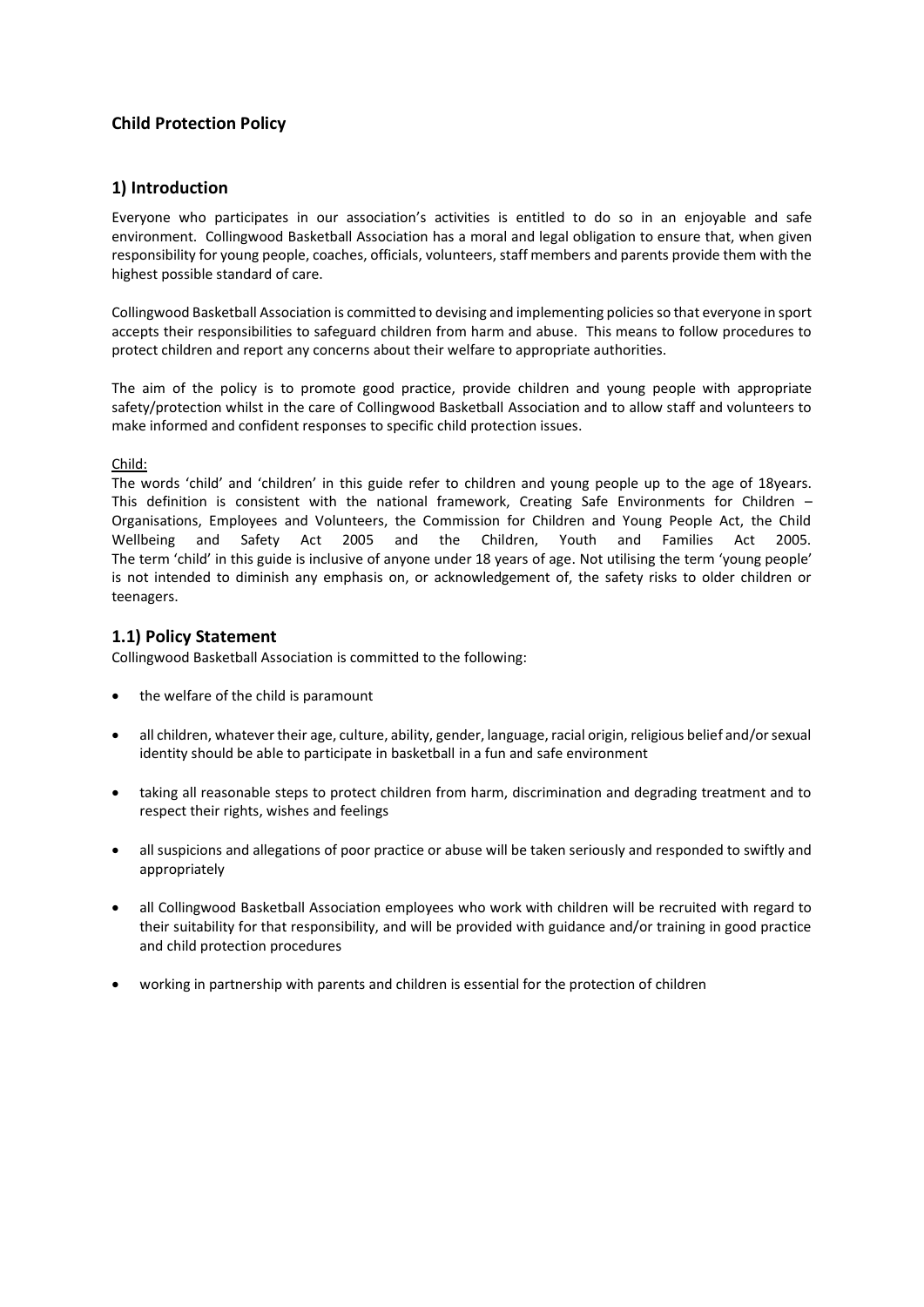# **2) Promoting Good Practice**

To provide children with the best possible experience and opportunities in basketball everyone must operate within an accepted ethical framework such as The Codes of Conduct.

It is not always easy to distinguish poor practice from abuse. It is therefore NOT the responsibility of employees or participants in basketball to make judgements about whether or not abuse is taking place. It is, however, their responsibility to identify poor practice and possible abuse and act if they have concerns about the welfare of the child.

Please read the attachment below to help you identify good practice and poor practice.

#### **3) Children's Rights to Safety and Participation**

Collingwood Basketball Association is committed to the safety and wellbeing of all children accessing our service. We support the rights of the child and will act without hesitation to ensure a child safe environment is maintained at all times.

Collingwood Basketball Association also promotes the involvement and participation of children and young people in developing and maintaining child-safe environments.

We involve them when making decisions, especially about matters that directly affect them. We listen to their views and respect what they have to say.

We promote diversity and tolerance in our association, and people from all walks of life and cultural backgrounds are welcome. In particular we:

- promote the cultural safety, participation and empowerment of Aboriginal children
- promote the cultural safety, participation and empowerment of children from culturally and/or linguistically diverse backgrounds
- ensure that children with a disability are safe and can participate equally.

### **4) Identify and Analyse Risk of Harm**

Collingwood Basketball Association will develop and implement a risk management strategy, which includes a review of existing child protection practices, to determine how child-safe and child-friendly the organisation is and to determine what additional strategies are required to minimise and prevent risk of harm to children because of the action of an employee, volunteer, official, parent, player or another person.

#### **5) Ensure that Adults and Children Adhere to the Codes of Conduct**

Collingwood Basketball Association will ensure that all adults are aware of and adhere to the organisation's Codes of Conduct that specify standards of conduct and care when dealing and interacting with children, particularly those in the organisation's care. The organisation will also implement a code of conduct to address appropriate behaviour between children.

All staff and volunteers, as well as children and their families, are given the opportunity to contribute to the development of the Codes of Conduct.

#### **6) Training and Supervision**

Training and education is important to ensure that everyone in our organisation understands that child safety is everyone's responsibility.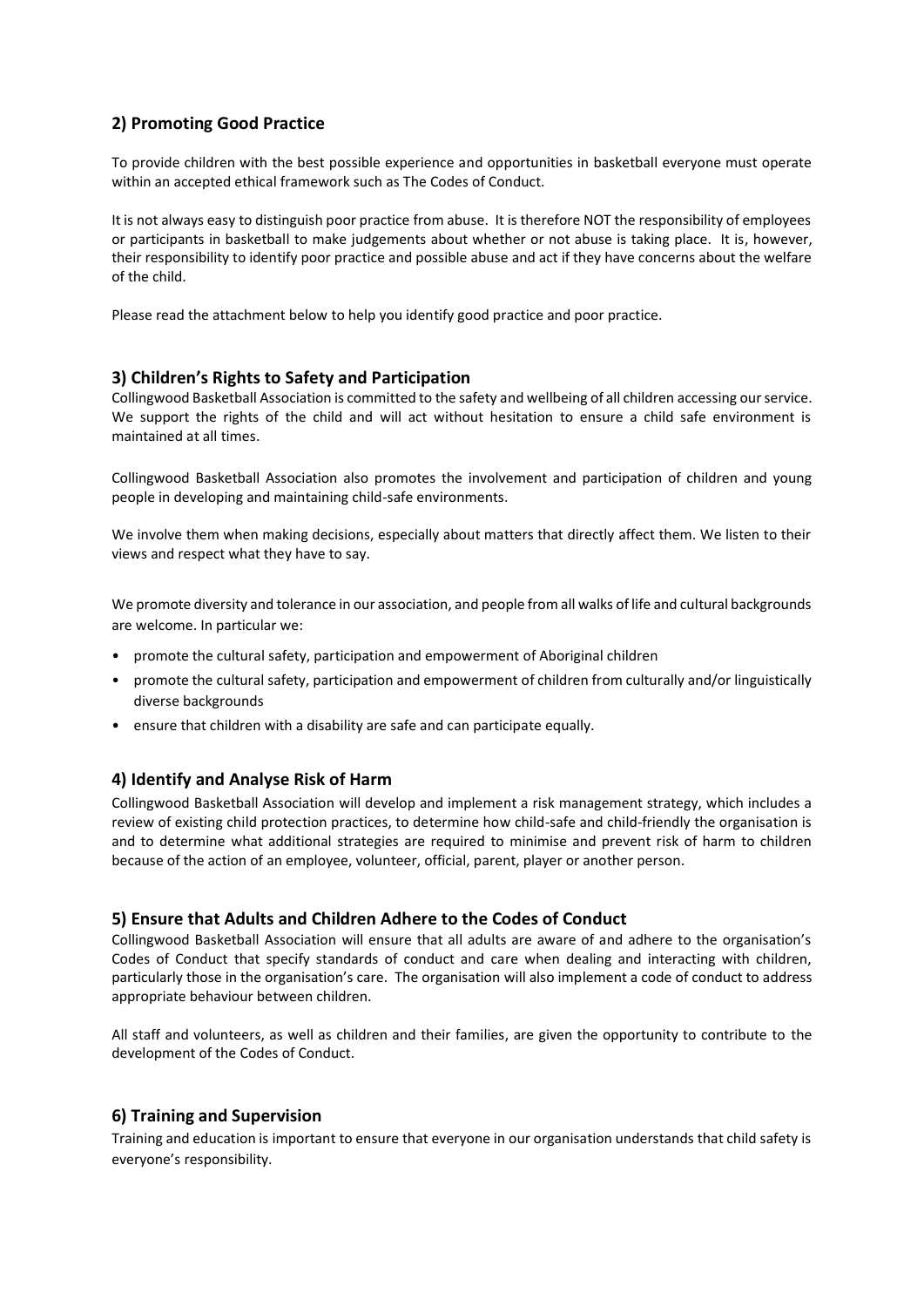Our organisational culture aims for all staff and volunteers (in addition to parents/carers and children) to feel confident and comfortable in discussing any allegations of child abuse or child safety concerns. We train our staff and volunteers to identify, assess, and minimise risks of child abuse and to detect potential signs of child abuse.

We also support our staff and volunteers through ongoing supervision to develop their skills to protect children from abuse; and promote the cultural safety of Aboriginal children, the cultural safety of children from linguistically and/or diverse backgrounds, and the safety of children with a disability.

New employees and volunteers will be supervised regularly to ensure they understand our organisation's commitment to child safety and that everyone has a role to play in protecting children from abuse, as well as checking that their behaviour towards children is safe and appropriate (please refer to this organisation's code of conduct to understand appropriate behaviour further). Any inappropriate behaviour will be reported through appropriate channels, including the Department of Health and Human Services and Victoria Police, depending on the severity and urgency of the matter.

# **7) Association Welfare Officer**

It is not the responsibility of anyone working for Collingwood Basketball Association in a paid or unpaid capacity to decide whether or not child abuse has taken place. However, there is a responsibility to act on any concerns through contact with the appropriate authorities so that they can then make inquiries and take necessary action to protect the young person. This applies **BOTH** to allegations/suspicions of abuse occurring within our organisation's activities and to allegations/suspicions that abuse is taking place elsewhere.

Collingwood Basketball Association will ensure that an Association Welfare Officer is appointed to look over matters concerning child safety and abuse. We expect our members and staff to discuss any concerns that they may have about the welfare of a child IMMEDIATELY with the nominated Association welfare officer. The Association welfare officer will ensure that the concerns/incident reported to him remain confidential and that the identity of the person reporting the concern/incident is not revealed. /her

The Association Welfare Officer will be required to report all the incidents noted by him/her to the appropriate authority at Basketball Victoria who will then ascertain whether or not the person/s involved in the incident play a role in the organisation and act accordingly.

# **8) Screening and Recruitment**

Collingwood Basketball Association ensures that all reasonable steps are taken in order to engage the most suitable and appropriate people to work with children. This is achieved using a range of screening measures. Such measures help us minimise the likelihood of engaging (or retaining) people who are unsuitable to work with children.

We develop selection criteria and advertisements which clearly demonstrate our commitment to child safety and an awareness of our social and legislative responsibilities. Our organisation understands that when recruiting staff and volunteers, we have ethical as well as legislative obligations.

We actively encourage applications from Aboriginal peoples, people from culturally and/or linguistically diverse backgrounds and people with a disability.

All people engaged in child-related work, including volunteers, are required to hold a Working with Children Check and to provide evidence of this Check. Please see the [Working with Children Check](http://www.workingwithchildren.vic.gov.au/) website <www.workingwithchildren.vic.gov.au> for further information.

Please read the attached document which states the screening processes followed by our organisation.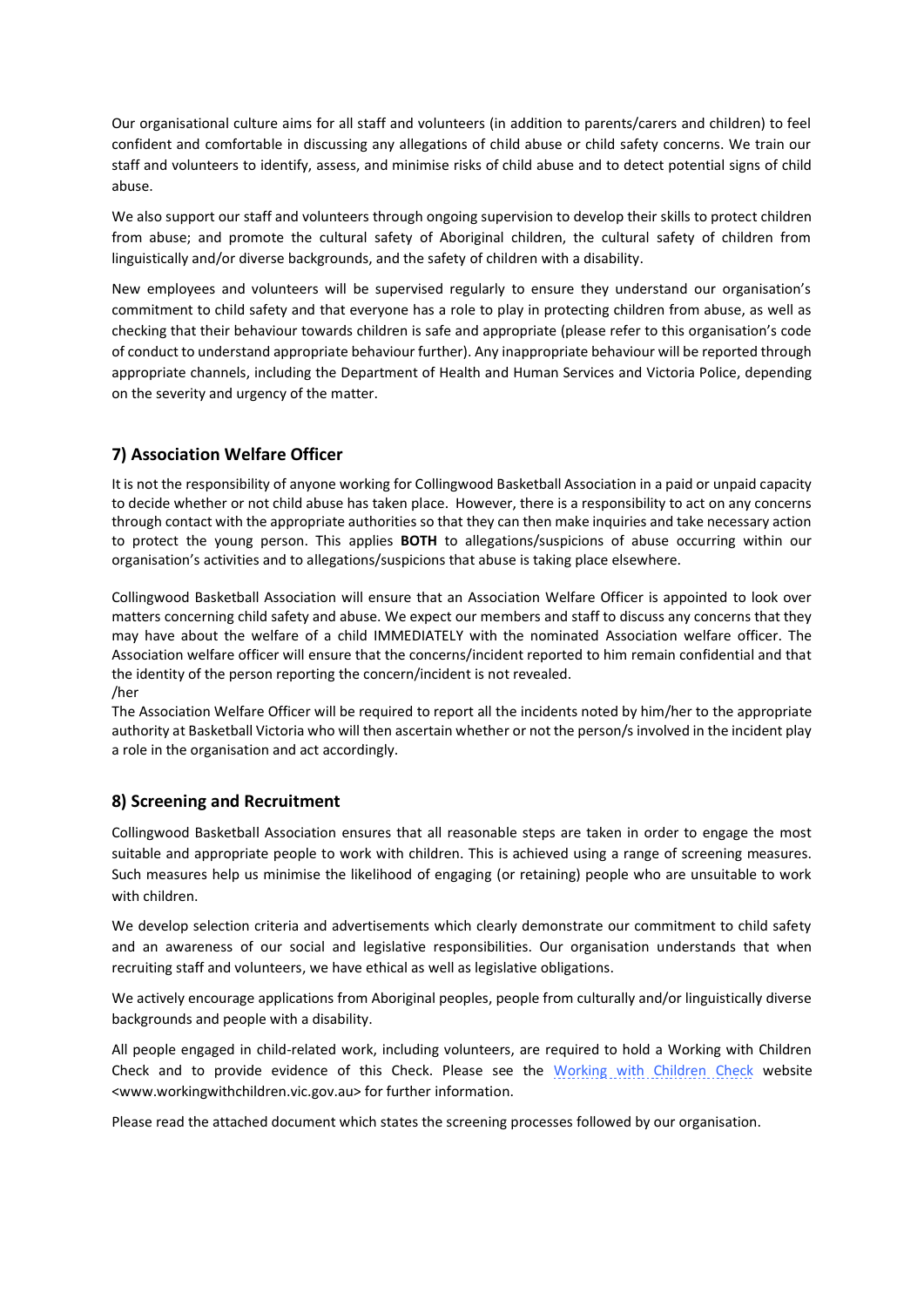# **9) Interview, Induction and Training for Personnel**

#### Interview and Induction

All employees and volunteers will be required to undertake an interview carried out to acceptable protocol and recommendations. All employees and volunteers will receive formal or informal induction during which:

- A check will be made that the application form has been completed in full, including sections on criminal records and self disclosures
- Their qualifications will be substantiated
- The job requirements and responsibilities will be clarified
- They will sign up to the organisation's Codes of Conduct and the Member Protection Declaration
- Child Protection Procedures will be explained and training needs will be identified e.g. basic child protection awareness

### **Training**

In addition to pre-selection checks, the safeguarding process includes training after recruitment to help staff and volunteers to:

- Analyse their own practice against what is deemed good practice, and to ensure their practice is likely to protect them from false allegations
- Recognise their responsibilities and report any concerns about suspected poor practice and/or abuse
- Respond to concerns expressed by a child
- Work safely and effectively with children

# **10) Fair and Just Procedures for Personnel**

The safety and wellbeing of children is our primary concern. We are also fair and just to personnel. The decisions we make when recruiting, assessing incidents, and undertaking disciplinary action will always be thorough, transparent, and based on evidence.

We record all allegations of abuse and safety concerns, including investigation updates. All records are securely stored.

If an allegation of abuse or a safety concern is raised, we provide updates to children and families on progress and any actions we as an organisation take.

# **11) Privacy**

All personal information considered or recorded will respect the privacy of the individuals involved, whether they be staff, volunteers, officials, parents or children, unless there is a risk to someone's safety. We have safeguards and practices in place to ensure any personal information is protected. Everyone is entitled to know how this information is recorded, what will be done with it, and who will have access to it.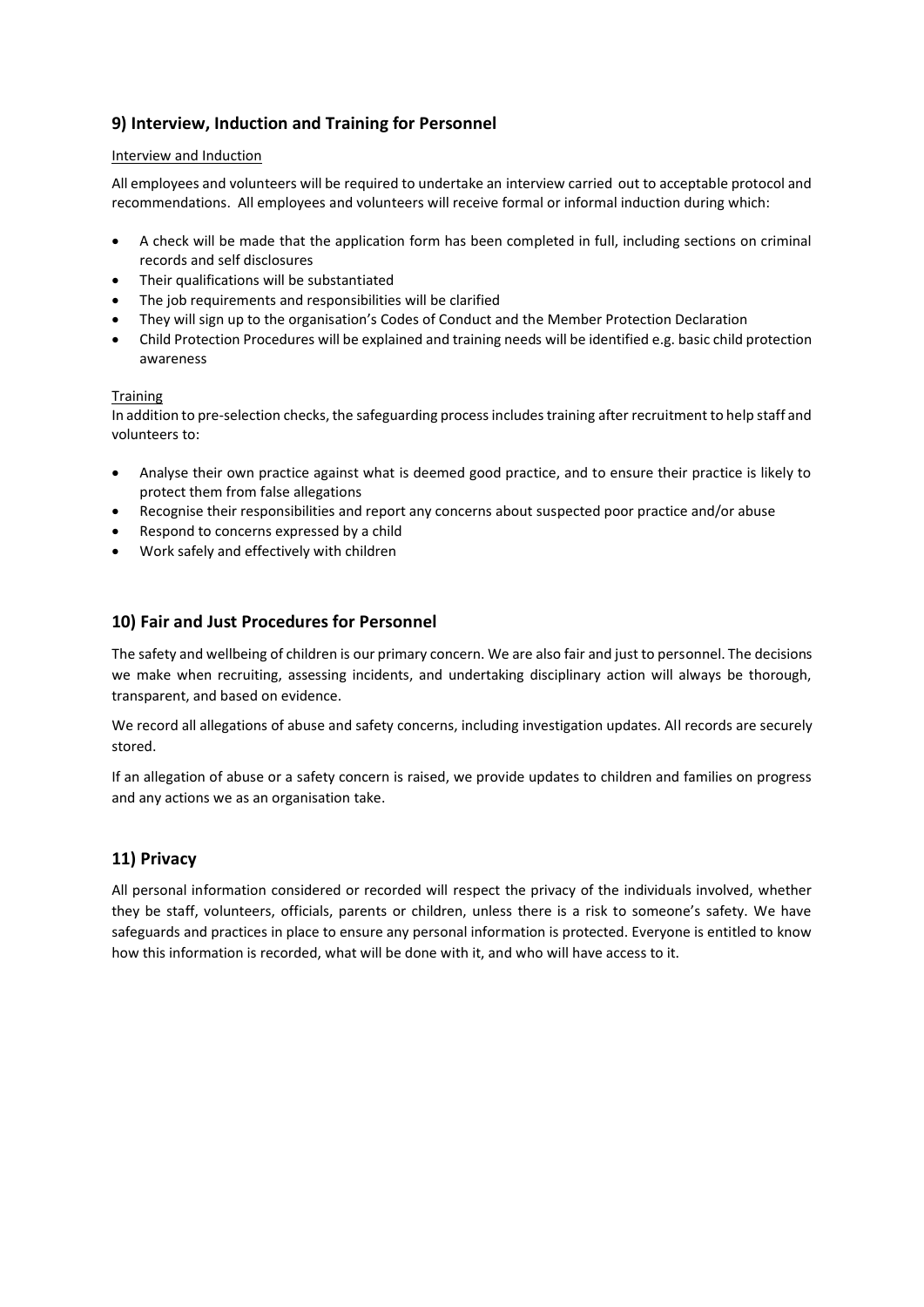# **12) Legislative Responsibilities**

Our association takes our legal responsibilities seriously, including:

- **Failure to disclose:** Reporting child sexual abuse is a community-wide responsibility. All adults in Victoria who have a reasonable belief that an adult has committed a sexual offence against a child under 16 have an obligation to report that information to the police.<sup>1</sup>
- **Failure to protect:** People of authority in our organisation will commit an offence if they know of a substantial risk of child sexual abuse and have the power or responsibility to reduce or remove the risk, but negligently fail to do so.<sup>2</sup>
- Any personnel who are **mandatory reporters** must comply with their duties.<sup>3</sup>

# **13) Risk Management**

In Victoria, organisations are required to protect children when a risk is identified (see information about failure to protect above). In addition to general occupational health and safety risks, we proactively manage risks of abuse to our children.

# **14) Regular Review**

1

This policy will be reviewed every two years and following significant incidents if they occur. We will ensure that families and children have the opportunity to contribute. Where possible we do our best to work with local Aboriginal communities, culturally and/or linguistically diverse communities and people with a disability.

# **15) Allegations, Concerns and Complaints**

Our organisation takes all allegations seriously and has practices in place to investigate thoroughly and quickly. Our staff and volunteers are trained to deal appropriately with allegations.

We work to ensure all children, families, staff and volunteers know what to do and who to tell if they observe abuse or are a victim, and if they notice inappropriate behaviour.

We all have a responsibility to report an allegation of abuse if we have a reasonable belief that an incident took place (see information about failure to disclose above).

If an adult has a **reasonable belief** that an incident has occurred then they must report the incident. Factors contributing to reasonable belief may be:

• a child states they or someone they know has been abused (noting that sometimes the child may in fact be referring to themselves)

<sup>1</sup> A person will not commit this offence if they have a reasonable excuse for not disclosing the information, including a fear for their safety or where the information has already been disclosed.

Further information about the failure to disclose offence is available on the [Department of Justice and Regulation website](http://www.justice.vic.gov.au/home/safer+communities/protecting+children+and+families/failure+to+disclose+offence) <www.justice.vic.gov.au/home/safer+communities/protecting+children+and+families/failure+to+disclose+offence>.

<sup>&</sup>lt;sup>2</sup> Further information about the failure to protect offence is available on th[e Department of Justice and Regulation website](http://www.justice.vic.gov.au/home/safer+communities/protecting+children+and+families/failure+to+protect+offence) <www.justice.vic.gov.au/home/safer+communities/protecting+children+and+families/failure+to+protect+offence>.

<sup>3</sup> Mandatory reporters (doctors, nurses, midwives, teachers (including early childhood teachers), principals and police) must report to child protection if they believe on reasonable grounds that a child is in need of protection from physical injury or sexual abuse.

See the Department of Health and Human Services website for information about [how to make a report to child protection](http://www.dhs.vic.gov.au/about-the-department/documents-and-resources/reports-publications/guide-to-making-a-report-to-child-protection-or-child-first) <www.dhs.vic.gov.au/about-the-department/documents-and-resources/reports-publications/guide-to-making-a-report-to-childprotection-or-child-first>.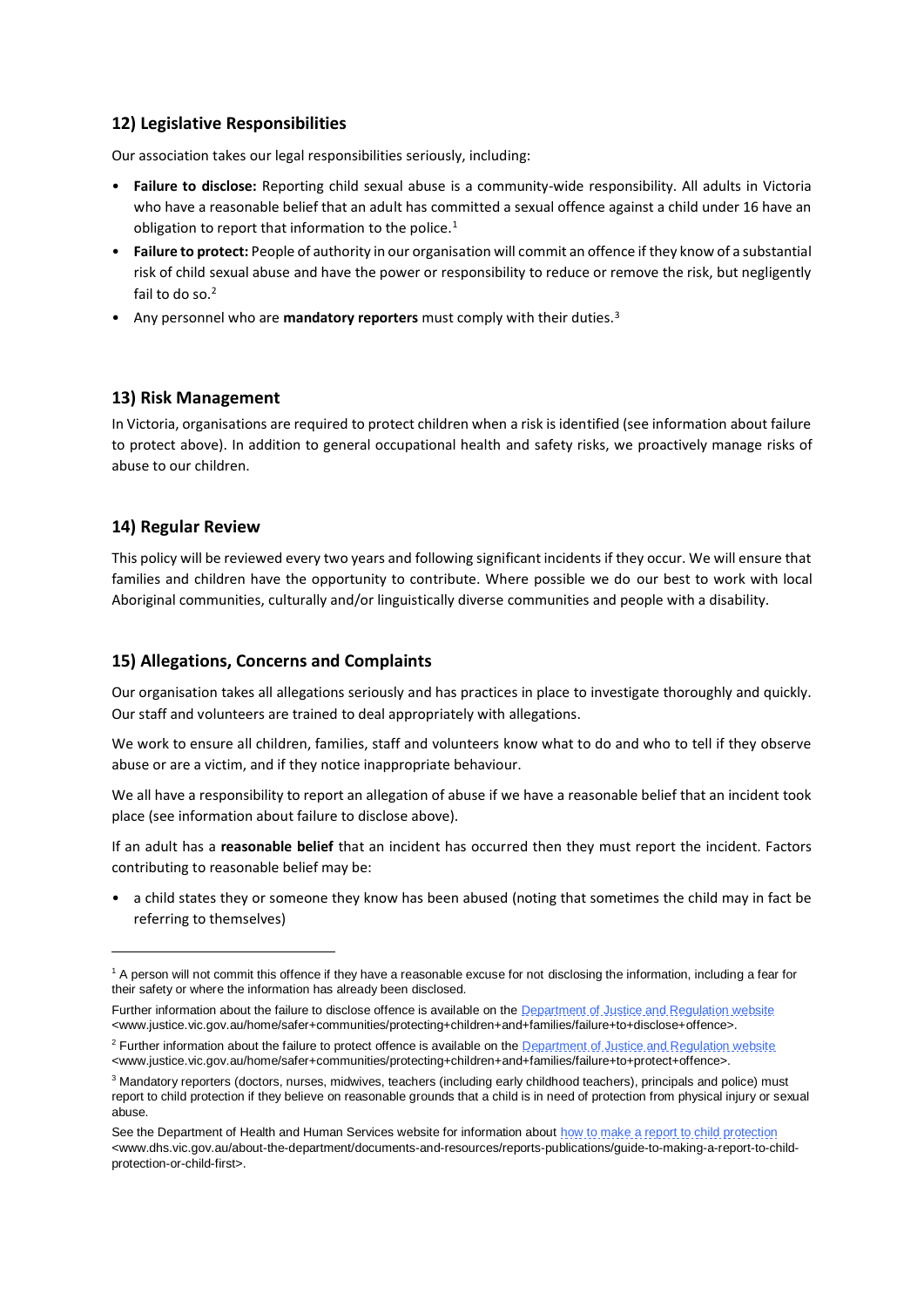- behaviour consistent with that of an abuse victim is observed<sup>4</sup>
- someone else has raised a suspicion of abuse but is unwilling to report it
- observing suspicious behaviour.

< END OF POLICY SECTION >

1

<sup>4</sup> For example of behaviour, please see **[An Overview of the Victorian child safe standards:](http://www.dhs.vic.gov.au/__data/assets/word_doc/0005/955598/Child-safe-standards_overview.doc)** 

<sup>&</sup>lt;www.dhs.vic.gov.au/\_\_data/assets/word\_doc/0005/955598/Child-safe-standards\_overview.doc>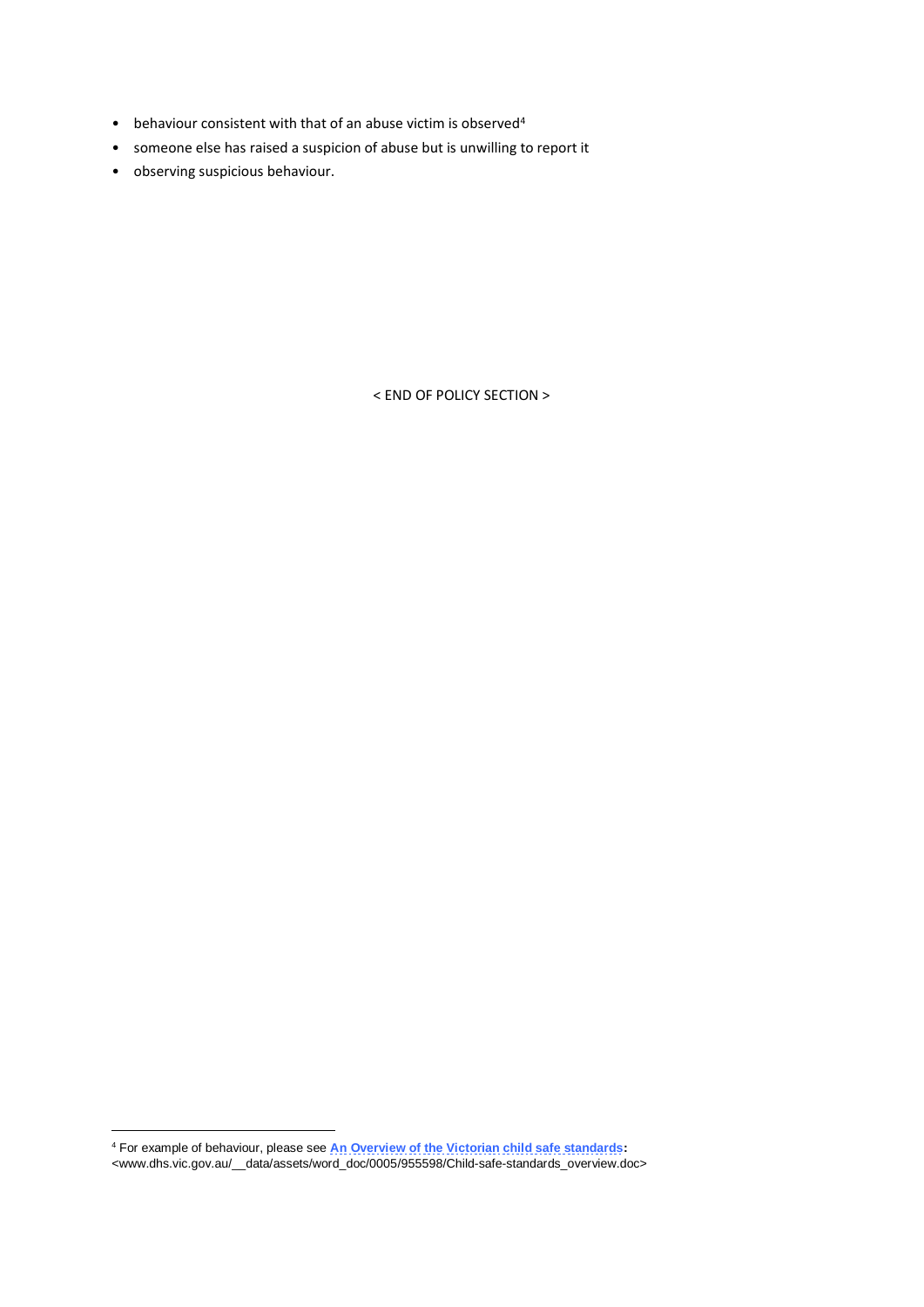### **COLLINGWOOD BASKETBALL ASSOCIATION**

# **Child Safety Policy: PROCEDURES**

### **SCREENING REQUIREMENTS**

As required by the Basketball Victoria Member Protection By-Laws, this attachment sets out the screening process for people in our association who work, coach, supervise or have regular unsupervised contact with people under the age of 18 years.

Our association will:

- 1) Identify positions that involve working, coaching, supervising or regular unsupervised contact with people under the age of 18 years.
- 2) Obtain a completed *Member Protection Declaration (*MPD) from all people who are identified in the above step and keep it in a secure place.
- 3) Provide an opportunity for a person to give an explanation if a MPD isn't provided or it reveals that the person doesn't satisfactorily meet any of the clauses in the MPD. We will then make an assessment as to whether the person may be unsuitable to work with people under the age of 18 years. If unsatisfied we will not appoint them to the role/position.
- 4) Where possible, check a person's referees (verbal or written) about his/her suitability for the role.
- 5) Make sure that the person being interviewed/screened has a valid Working with Children Check (WWC) issued by the Victorian government. Our organisation recognises two (2) exceptions to the Working with Children Check – police officers and teachers. These personnel will not be required to have a Victorian WWC for the positions identified in Step 1.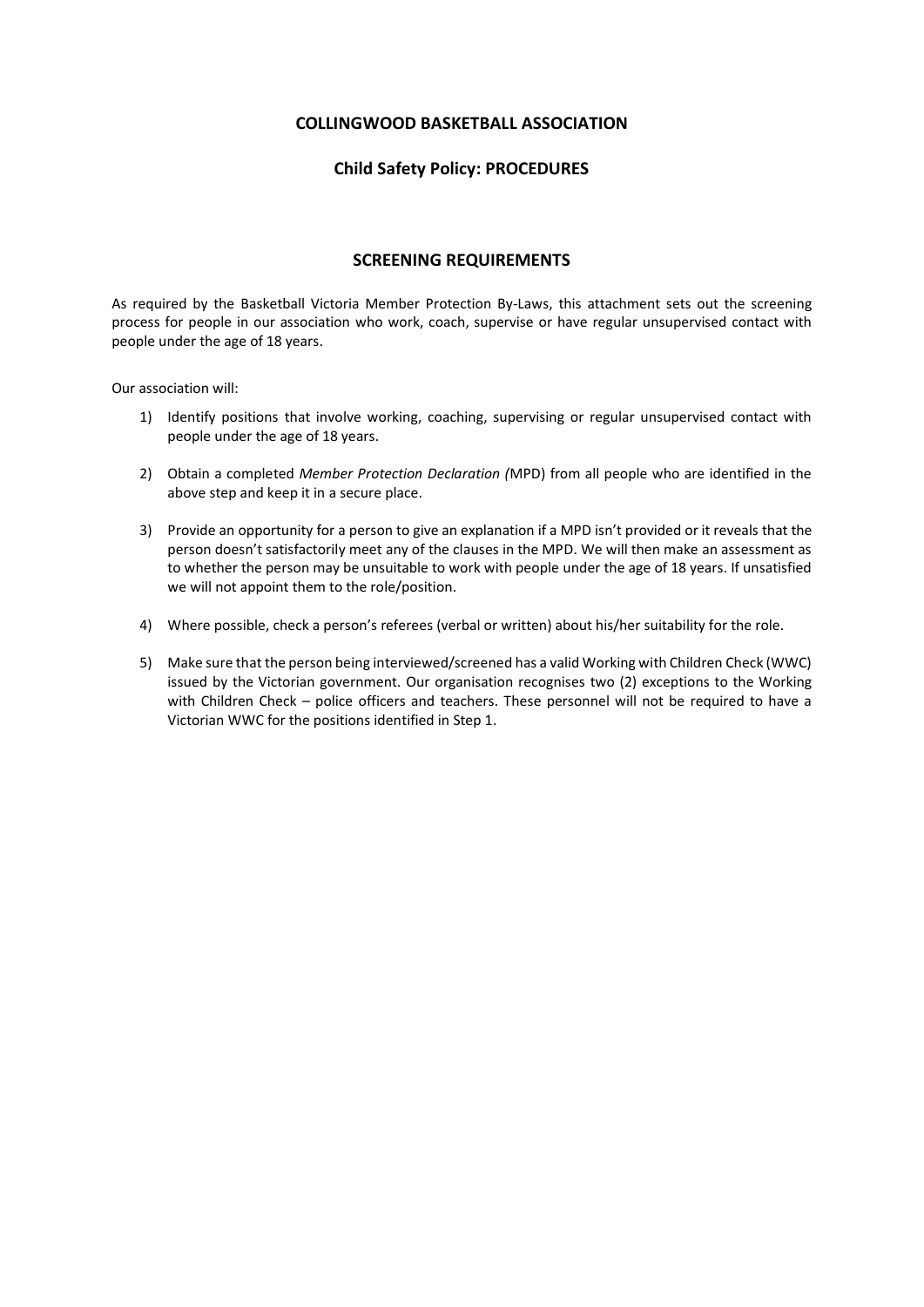# **PROMOTING GOOD PRACTICE**

This attachment will help you identify what is meant by good practice and poor practice.

#### **Good Practice**

All personnel should adhere to the following principles and actions:

- always work in an open environment (e.g. avoiding private or unobserved situations and encouraging open communication with no secrets)
- make the experience of basketball fun and enjoyable: promote fairness, confront and deal with bullying
- treat all children, including Aboriginal children, children from culturally and/or linguistically diverse backgrounds and children with a disability equally and with respect and dignity
- always put the welfare of the child first, before winning
- maintain a safe and appropriate distance with players (e.g. it is not appropriate for staff or volunteers to have an intimate relationship with a child or to share a room with them)
- avoid unnecessary physical contact with children. Where any form of manual/physical support is required it should be provided openly and with the consent of the child. Physical contact can be appropriate so long as it is neither intrusive nor disturbing and the child's consent has been given
- involve parents/carers wherever possible, e.g. where children need to be supervised in changing rooms, encourage parents to take responsibility for their own child. If groups have to be supervised in changing rooms always ensure parents, coaches, etc. work in pairs
- request written parental consent if Association officials are required to transport children in their cars
- gain written parental consent for any significant travel arrangements e.g. overnight stays
- ensure that if mixed teams are taken away, they should always be accompanied by a male and female member of staff
- ensure that at away events adults should not enter a child's room or invite young people to their rooms
- be an excellent role model; this includes not smoking or drinking alcohol in the company of children
- always give enthusiastic and constructive feedback rather than negative criticism
- recognising the developmental needs and capacity of the children and do not risk sacrificing welfare in a desire for Association or personal achievements. This means avoiding excessive training or competition and not pushing them against their will
- secure written parental consent for the Association to act in loco parentis, to give permission for the administration of emergency first aid or other medical treatment if the need arises
- keep a written record of any injury that occurs, along with details of any treatment given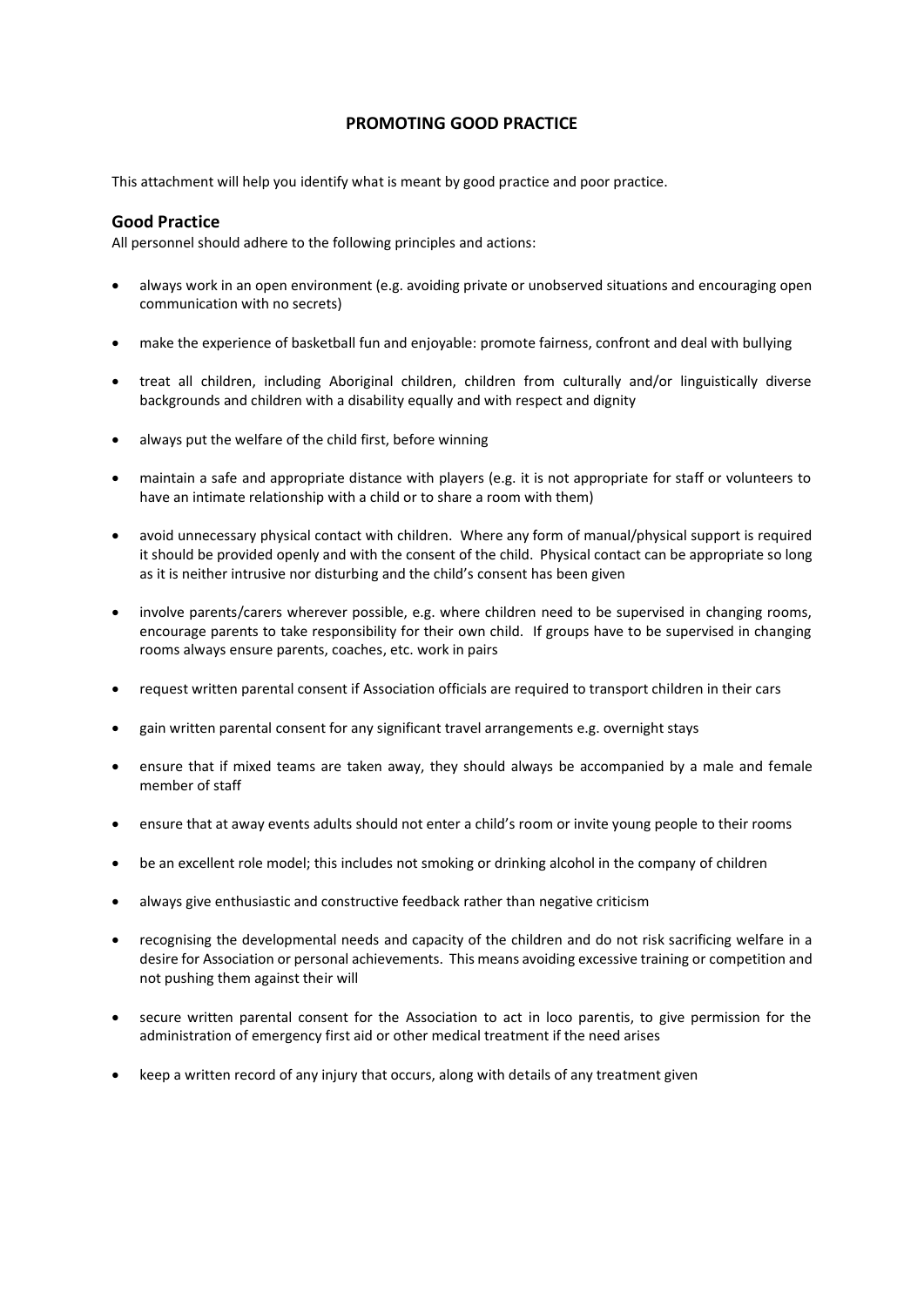### **Poor Practice**

The following are regarded as poor practice and should be avoided by all personnel:

- unnecessarily spending excessive amounts of time alone with children away from others
- taking children alone in a car on journeys, however short
- taking children to your home where they will be alone with you
- sharing a room with a child
- engaging in rough, physical or sexually provocative games, including horseplay
- allowing or engaging in inappropriate touching of any form
- engaging with children on social media platforms
- taking unauthorised photographs of children (please read the attached document on precautions to be taken while photographing/filming children)
- allowing children to use inappropriate language unchallenged
- making sexually suggestive comments to a child, even in fun
- reducing a child to tears as a form of control
- allowing allegations made by a child to go unchallenged, unrecorded or not acted upon
- doing things of a personal nature that the children can do for themselves.

When a case arises where it is impractical/impossible to avoid certain situation e.g. transporting a child in your car, the tasks should only be carried out with the full understanding and consent of the parent/care and the child involved.

If during your care you accidentally hurt a child, the child seems distressed in any manner, appears to be sexually aroused by your actions and/or if the child misunderstands or misinterprets something you have done, report any such incidents as soon as possible to another colleague and make a written note of it. Parents should also be informed of the incident.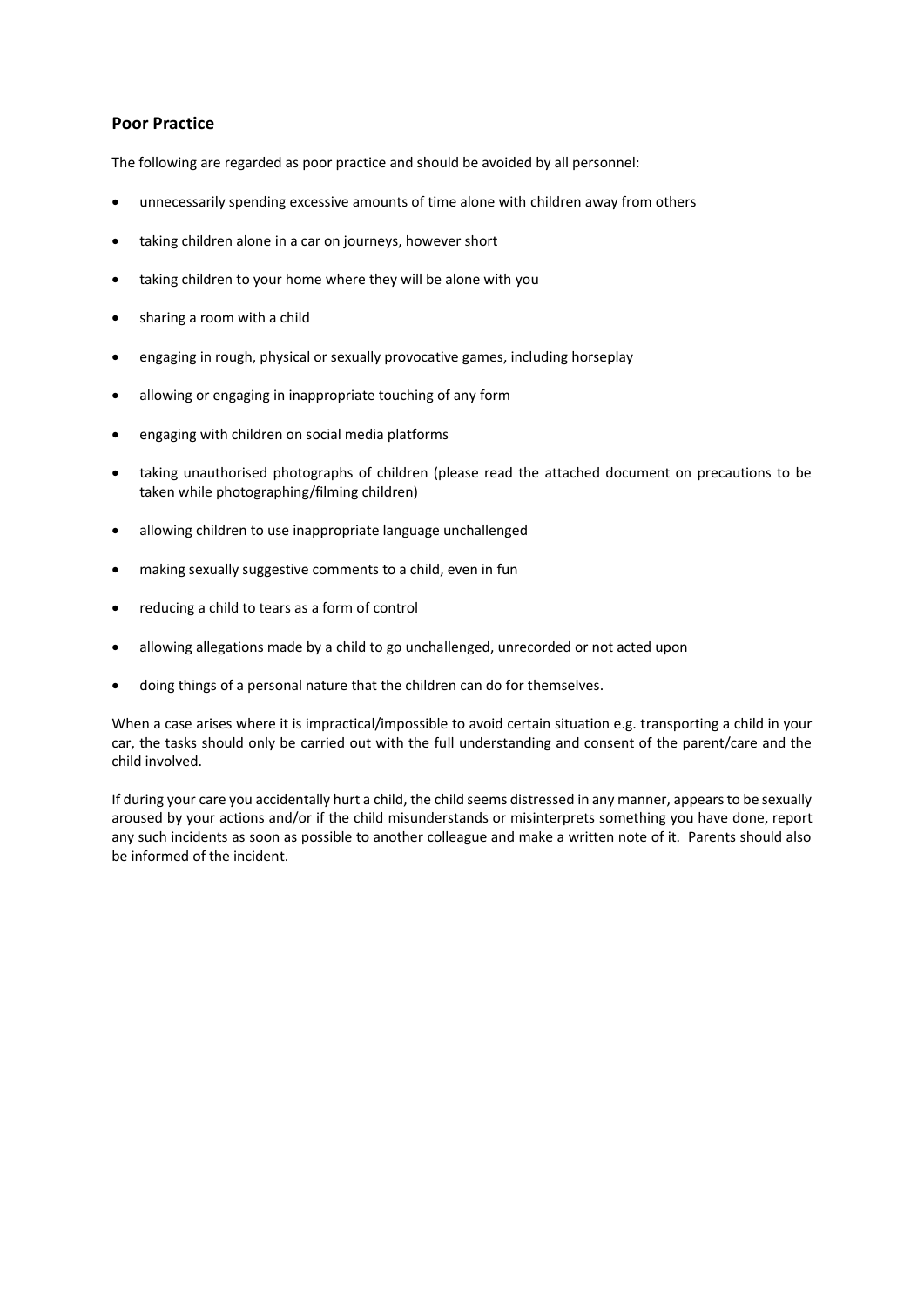# **PROCEDURES FOR RESPONDING TO SUSPICIONS AND ALLEGATIONS**

It is not the responsibility of anyone working for our association in a paid or unpaid capacity to decide whether or not child abuse has taken place. However, there is a responsibility to act on any concerns through contact with the appropriate authorities so that they can then make inquiries and take necessary action to protect the child. This applies **BOTH** to allegations/suspicions of abuse occurring within our association's activities and to allegations/suspicions that abuse is taking place elsewhere.

This attachment explains how to respond to allegations/suspicions.

*NOTE:* Please also read the Victoria State Government's Education and Training website < [http://www.education.vic.gov.au/school/principals/spag/safety/Pages/childprotection.aspx>](http://www.education.vic.gov.au/school/principals/spag/safety/Pages/childprotection.aspx) for further information on child protection reporting obligations. This website will provide you with information on the concerned authorities to be contacted when child abuse has taken place and the procedures to be followed for making a report of child abuse to the concerned authorities.

# **Receiving Evidence of Possible Abuse**

We may become aware of possible abuse in various ways. We may see it happening, we may suspect it happening because of signs such as those listed above or it may be reported to us by someone else or directly by the child affected.

In the last of these cases, it is particularly important to respond appropriately. If a child says or indicates that he/she is being abused, you should:

- **stay calm** so as not to frighten the young person.
- **reassure** the child that he/she is not to blame and that it was right to tell.
- **listen** to the child, showing that you are taking him/her seriously.
- **keep questions to a minimum** so that there is a clear and accurate understanding of what has been said. The law is very strict and child abuse cases have been dismissed where it is felt that the child has been led or words and ideas have been suggested during questioning. Only ask questions to clarify.
- **inform** the child that you have to inform other people about what he/she has told you. Tell the child this is to help stop the abuse from continuing.
- **safety of the child** is paramount. If the child needs urgent medical attention call an ambulance, inform the doctors of the concern and ensure they are made aware that this is a child protection issue.
- **record** all information.
- report the incident to the association's welfare officer.

### **Recording Information**

To ensure that information is as helpful as possible, a detailed record should always be made at the time of the disclosure/concern. In recording you should confine yourself to the facts and distinguish what is your personal knowledge and what others have told you. Do not include your own opinions.

Information should include the following:

- the child's name, age and date of birth
- the child's home address and telephone number
- whether or not the person making the report is expressing his/her concern or someone else's
- the nature of the allegation, including dates, times and any other relevant information
- a description of any visible bruising or injury, location, size etc. Also any indirect signs, such as behavioural changes
- details of witnesses to the incident
- the child's account, if it can be given, of what has happened and how any bruising/injuries occurred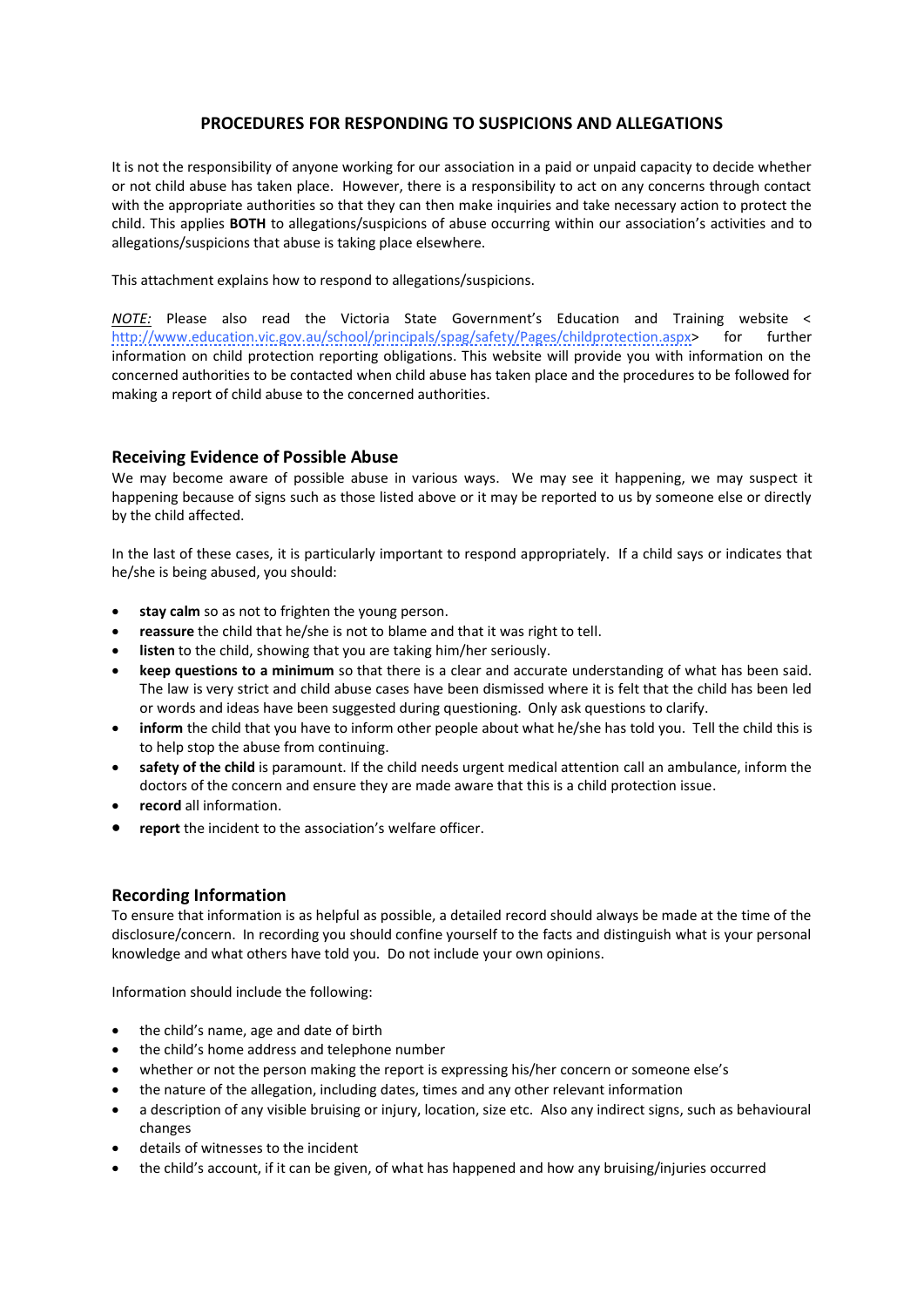- have the parents been contacted?If so what has been said?
- has anyone else been consulted? If so record details
- has anyone been alleged to be the abuser? Record details.

### **Reporting a Concern**

All suspicions and allegations MUST be reported appropriately. It is recognised that strong emotions can be aroused particularly in cases where sexual abuse is suspected or where there is misplaced loyalty to a colleague. It is important to understand these feelings but not allow them to interfere with your judgement about any action to take.

Collingwood Basketball Association expects its members and staff to discuss any concerns they may have about the welfare of a child IMMEDIATELY with the person in charge and subsequently to check that appropriate action has been taken.

If the nominated Association welfare officer is not available you should take responsibility and seek advice from the duty officer at your local social services department or the police. Telephone numbers can be found in your local directory.

Where there is a complaint against an employee or volunteer, there may be three types of investigation.

- **Criminal** in which case the police are immediately involved
- **Child Protection** in which case the social services (and possibly) the police will be involved
- **Disciplinary or Misconduct** in which case Basketball Victoria will be involved

As mentioned previously in this document, Collingwood Basketball Association's employees and volunteers are not child protection experts and it is not their responsibility to determine whether or not abuse has taken place. All suspicions and allegations must be shared with professional agencies that are responsible for child protection.

Social services have a legal responsibility under The Children Act 1989 to investigate all child protection referrals by talking to the child and family (where appropriate), gathering information from other people who know the child and making inquiries jointly with the police.

#### **NB: If there is any doubt, you must report the incident: it may be just one of a series of other incidences which together cause concern**

Any suspicion that a child has been abused by an employee or a volunteer should be reported to Collingwood Basketball Association who will take appropriate steps to ensure the safety of the child in question and any other child who may be at risk. This will include the following:

- we will refer the matter to social services department
- the parent/carer of the child will be contacted as soon as possible following advice from the social services department
- the President of our organisation will be notified to decide who will deal with any media inquiries and implement any immediate disciplinary proceedings
- if the Association welfare officer is the subject of the suspicion/allegation, the report will be made to the appropriate manager who will refer the matter to social services

Allegations of abuse are sometimes made sometime after the event. Where such an allegation is made, you should follow the same procedures and have the matter reported to social services. This is because other children in the sport or outside it may be at risk from the alleged abuser. Anyone who has a previous conviction for offences related to abuse against children is automatically excluded from working with children.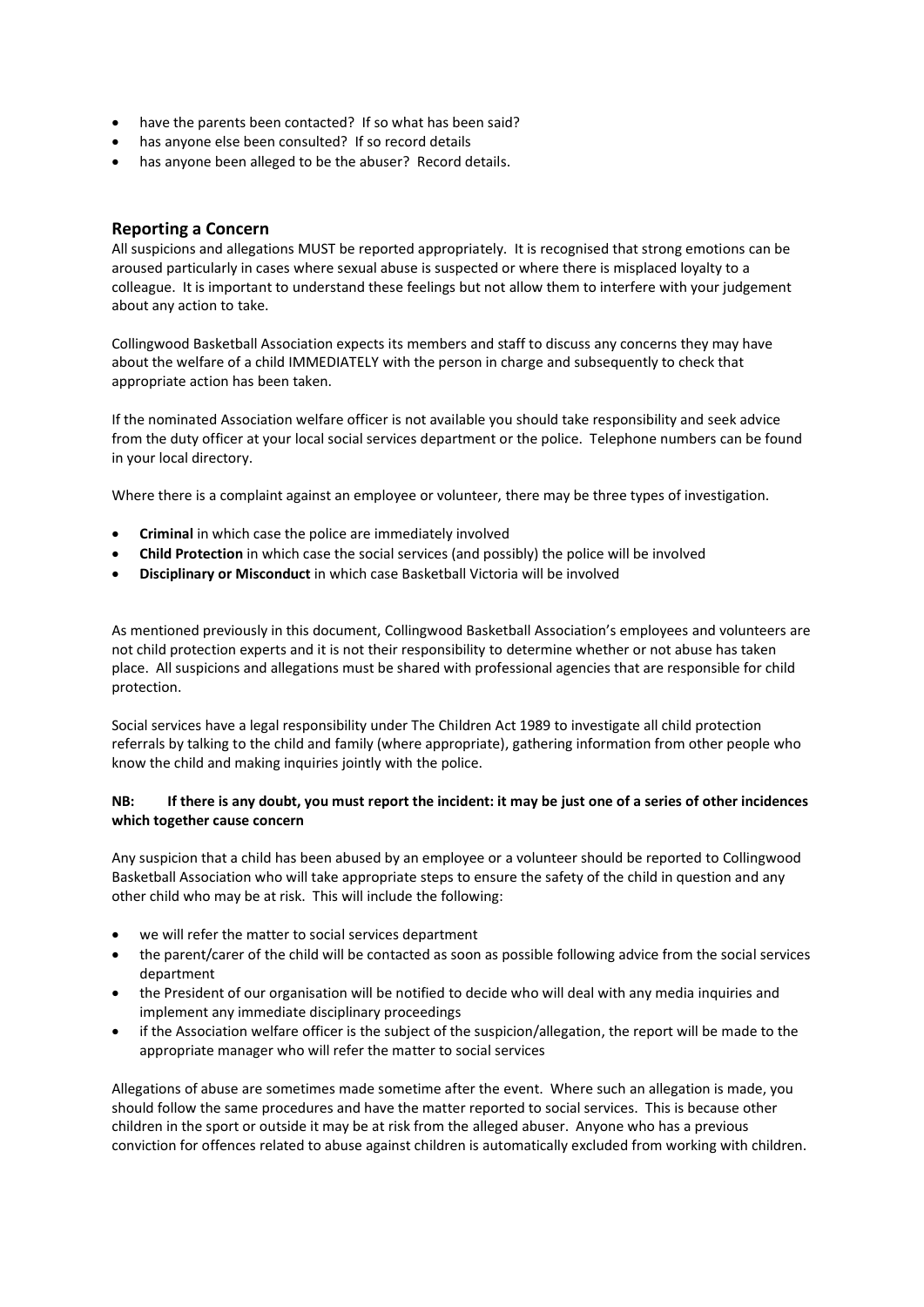# **Concerns Outside the Immediate Sporting Environment (e.g. parent or carer)**

- Report your concerns to the welfare officer.
- If the welfare officer is not available, the person being told or discovering the abuse should contact their local social services department or the police immediately.
- Social Services and the welfare officer will decide how to inform the parents/carers.
- The welfare officer should also report the incident to Basketball Victoria. We will ascertain whether or not the person/s involved in the incident play a role in the organisation and act accordingly.
- Maintain confidentiality on a need to know basis.